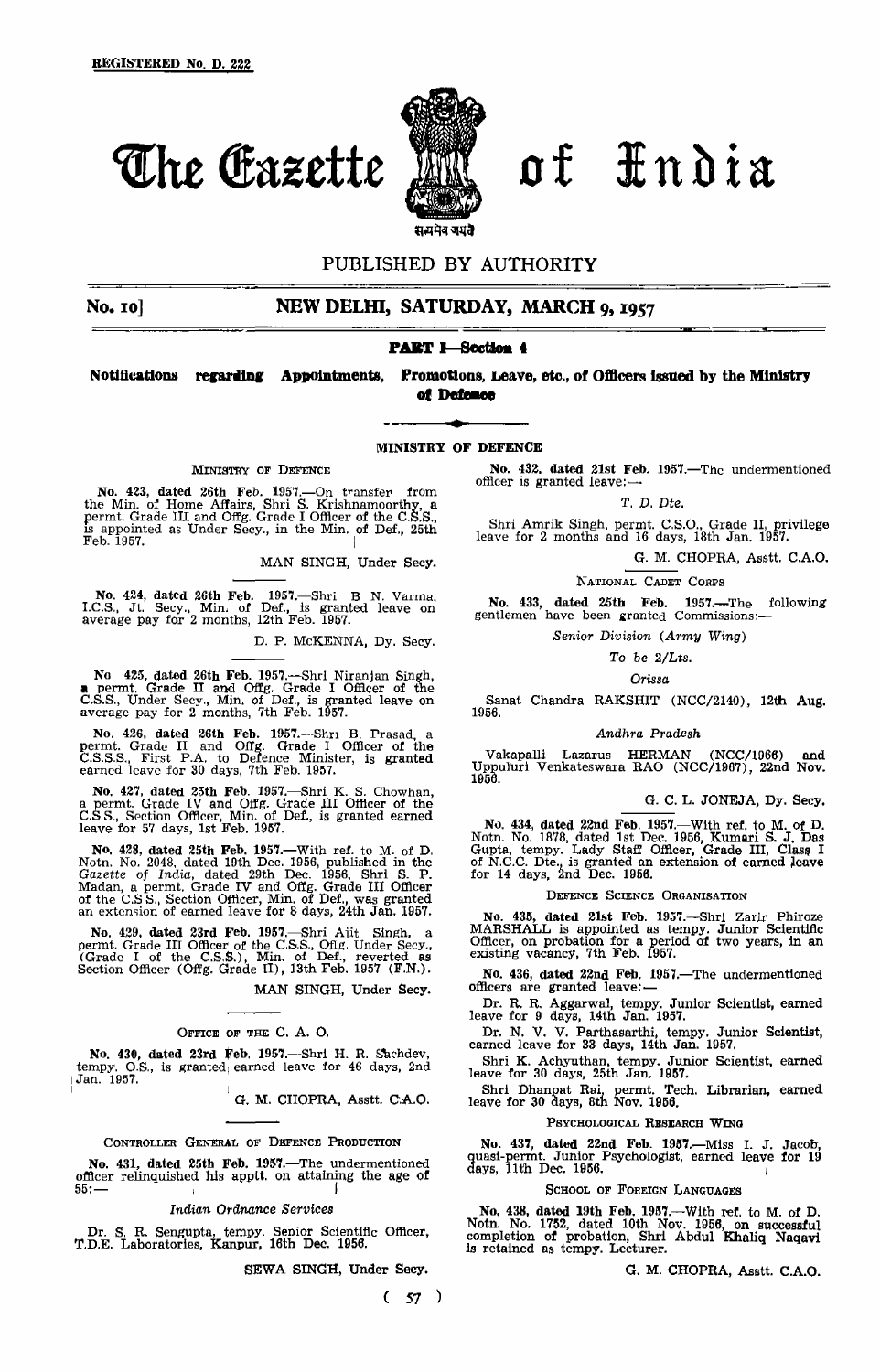### (ARMY BRANCH)

<u>nte du m</u>

No. 439, dated 25th Feb. 1957.—The President has been pleased to make the following appointment on his personal staff:— I I

*To be Aide-de-camp*

Capt. S, A. SAWHNEY (IC-3942), Sigs., 2nd Feb. 1957 (F.N.).

R. K. SUNDARESAN, Under Secy.

16th Feb. 1957—The following No. 440, dated 16th<br>appointment is made:

COMDS. & STAFF

# To be G,O.C.-in-C., Southern Command

Maj.-Gen. P. N. Thapar (IA-558) is granted the actg. rank of Lt.-Gen., 21st Jan. 1957.

N. N. WANCHOO, Jt. Secy.

No. 441, dated 23rd Feb. 1357.—The following appointment is made:-

## COMDS. & STAFF

To be *Comdr. an Indep. Sub Area*

Brig. Anup Singh (IA-1283), 28th Jan. 1957.

### S. K. SARKAR, Dy. Secy.

No. 442, dated 20th Feb. 1951.—The following appointments are made: —

# ARMY HEADQUARTERS

### *A. G.'s Branch*

Shri Alimchand Singh, permt, C.S.O. Grade II/tempy. D.A.D., to be offg. C.S.O. Grade I until further orders, vice Shri G. M. Chopra, transferred, 16th Jan. 1957.

On transfer from E.-in-C.'s Branch, Shri Bhagwan Das. permt. C.S.O. Grade II, to be offg. D.A.D. *vice* Shri Alimchand Singh promoted, 25th Jan. 1957.

### E.-in-C.'s Branch

Shri S. K. Dutt, permt. O.S., to be offg. C.S.O. Grade II, until further orders, *vice* Shri Bhagwan Das transferred, 25th Jan. 1957.

On transfer from A.G.'s Branch, Shri K. N. Mathur, permt. Supdt, to be offg. O.S., until further orders, vice Shri S. K. Dutt promoted, 25th Jan. 1957.

G. M. CHOPRA, Asstt. C.A.O.

No. 443, dated 25th Feb. 1957.—The following appointments are made:-

# REGULAR ARMY

### *Regular Commissions*

The undermentioned tempy. commissioned officer to be Capt. w.e.f. 16th Nov. 1958, with seniority for pay and promotion under A.I. 9/S/50 as indicated against his name and relinquishes his T.C.: —

Amar Singh SANGWAN (TC 30134 now IC 8035), Infy., with seniority as 2/Lt. from 20th Sep. 1950, as Lt from 20th Sep. 1952 and as Capt. from 20th Sep. 1956. **ISBN 2047-8-47-8-48-6-48-6-48-6-48-6-48-6-4** 

The undermentioned tempy. commissioned officer to be Capt. w.ei. 31st Dec. 1956, with seniority for pay and promotion under A.I. 9/S/50 as indicated against his name and relinquishes his T.C.:-

TRALOCHAN SINGH (TC 30426 now IC 8034), Infy., with seniority as 2/Lt. from 22nd Nov. 1950, as Lt. from 22nd Nov. 1952 and as Capt. from 22nd Nov. 1956.

The undermentioned tempy. commissioned officer to be Capt. w.e.f. 7th Jan. 1957, with seniority for pay and promotion under A.I. 9/S/50 as indicated against his name and relinquishes his T.C.: —

Madan Mohan BALI (TC 3020S now IC 8088), Artillery, with seniority as 2/Lt. from 15th Oct. 1950, as Lt. from 15th Oct. 1952 and as Capt. from 15th Oct. 1956, *i*

The undermentioned tempy. commissioned officer to be Lt. w.e.f. 31st Dec. 1956, with seniority for pay and promotion under A.I. 9/S/50 as indicated against his name and relinquishes his T.C.:-

Bhupindar Singh BHASIN (TC 30738 now IC 8037), Infy., with seniority as 2/Lt, from 21st Feb 1951 and as Lt. from 21st Feb. 1953.

*Permanent Regular Commission* (Special List)

The undermentioned short service regular commis-sioned officer is appointed to a permt. regular comsion in the Special List of Technical Officers In Engineers in rank of Capt. w.e.f. 12th Dec. 1955 with seniority for promotion under A.I. 78/53 as indicated against his name and relinquishes S.S.R.C: —

Attokaren Lazar PETER (SS 14837 now SL 116),<br>Engineers, with seniority as Lt. from 5th Nov. 1948 and<br>as Capt. from 5th Nov. 1955 but with seniority for<br>purposes of pay only from 5th Nov. 1946 under the<br>provisions of A.I. 2

(M. of D. Notn. No. 59, dated 31st Dec. 1956, published in the Gazette of India, dated 12th Jan. 1957, in so far as it relates to this officer is hereby cancelled.)

The undermentioned short service regular commis-sioned officer is appointed to a permt. regular commission in the Special List of Record Officers in the rank of Capt. w.e.f. 2nd July 1956 with seniority for pay and promotion under A.I, 78/53 as indicated against his name and relinquishes S.S.R.C: —

Sohan Singh SODHI (NTS 17001 now SL 153), A.M.C., as 2/Lt. from 12th Aug. 1944, as Lt. from 12th Aug. 1946 and as Capt. from 12th Aug. 1951.

The undermentioned short service regular commis-sioned officer is appointed to a permt, regular commission in the Special List of Record Officers in the rank of Capt. w.e.f. 4th Aug. 1956 with seniority for pay and promotion under A.I. 78/53 as indicated against his name and relinquishes S.S.R.C.:-

Puthanpura Vellakat Narayana MENON (SS 14513 now SL 172), A.S.C., as 2/Lt. from 1st June 1948 as Lt. from 1st June 1950 and as Capt. from 1st June  $1955.$ 

The undermentioned short service regular commis-sioned officer is appointed to a permt. regular commission in the Special List of Technical Officers in E.M.E. in the rank of Capt. w.ei. 3rd Jan, 1957 with seniority for pay and promotion under A.I. 78/53 as indicated against his name and relinquishes S.S.R.C.: --

Badri Nath SETHI (SS 13217 now SL 208), E.M.E., as 2/Lt. from 17th Feb. 1946 as Lt, from 17th Feb. 1948 and as Capt. from 17th Feb. 1953.

The undermentioned tempy. commissioned officer is appointed to a permt. regular commission in the Special List of Technical Officers in E.M.E. in the rank of Lt. w.ei. 26th Nov. 1956 with seniority for pay and promotion under A.I. 78/53 as indicated against his name and relinquishes T.C: —

Ram Chander KUMAR (TC 30058 now SL 204). E M.E, as 2/Lt. from 4th Apl. 1951 and as Lt. from 4th Apl. 1953.

The undermentioned tempy. commissioned officer is appointed to a permt. regular commission in the Special List of Technical Officers in E.M.E. in the rank of Lt. w.e.f. 8th Jan. 1957 with seniority for pay and promotion under A.I. 78/53 as indicated against his name and relinquishes T.C: —

Jayanta Kumar SEN (TC 30858 now SL 209), E.M.E., as 2/Lt. from 19th Feb. 1952 and as Lt. from 19th Feb. 1954.

The undermentioned J.COs. are appointed to permt. regular commission in the Special List of Record Officers: —  $\qquad \qquad$ 

# To be Lts. (on probn.)

Sub. Ramamurthy RAMSESHAN (42778-JC now SL 188) AS.C, Jems. Vellore Shunmugam SANKARA-NARAYAN (JC 57473 now SL 191), Engineers, Edgar Osmond IRELAND  $(5576807 - JC$  now SL 192), A.S.C. and Harbans Lal CHADHA (53584-JC now SL 195), A.M.C, 26th Nov. 1966.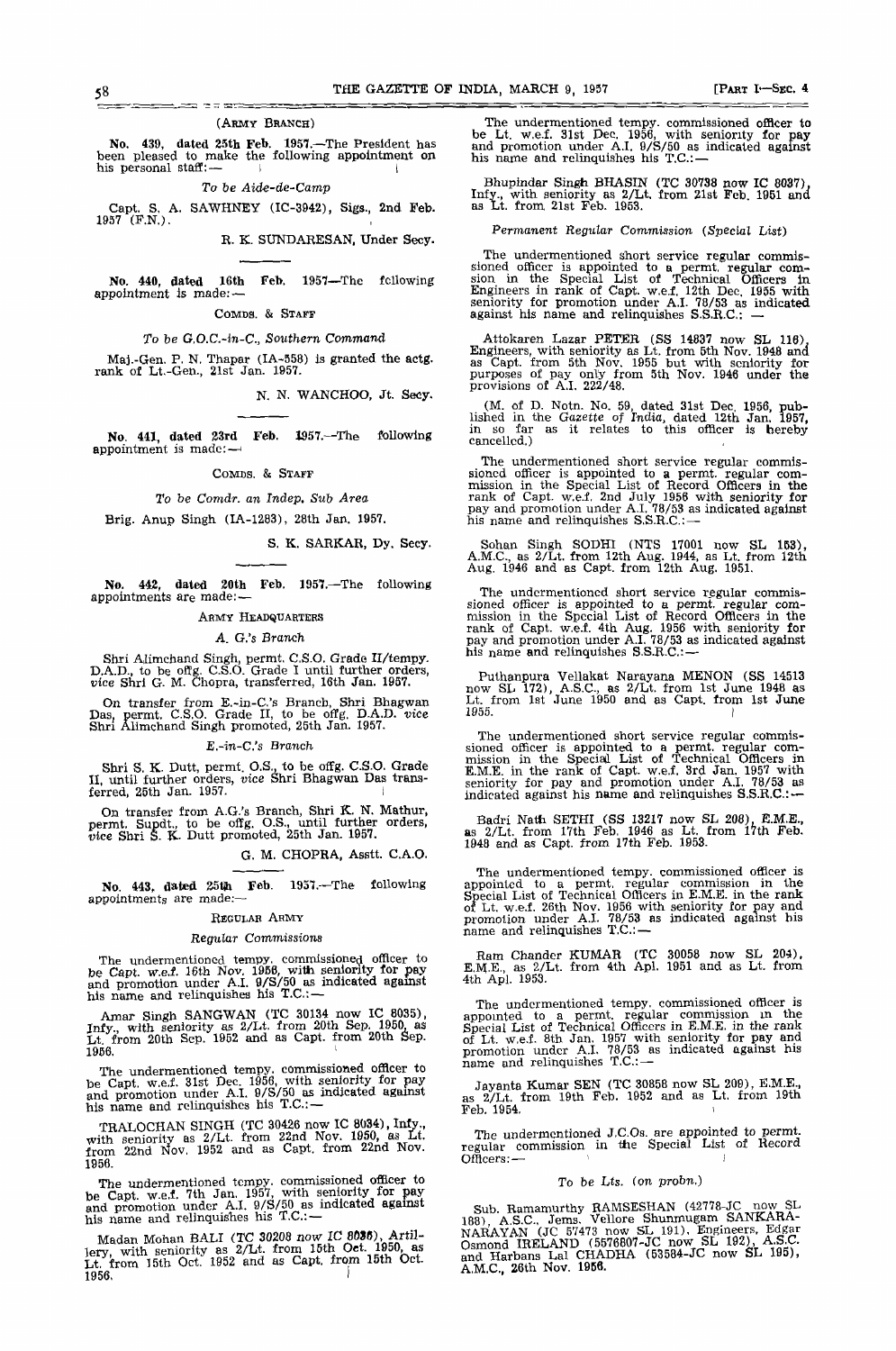The undermentioned J.C.O. is appointed to a permt. regular commission *m* the Special List of Technical Officers in Sigs.:

# *To be Lt. (on probn.)*

Sub. KARTAR SINGH (Ex A2318 now SL 145), Stgs., .2nd July 1956.

The undermentioned J.C.O. is appointed to a permt. regular commission in the Special List of Technical  $\overline{\text{Offf}}$ cers in E.M.E.: —  $\overline{\qquad}$  I

To be *Lt. (on probn.)*

Jem. UJAGAR NATH (ME/46614 now SL 206), E.M.E., 26th Nov. 1856.

The undermentioned N.C.O. is appointed to a permt. regular commission In the Special List of Record Officers:—

*To be 2/Lt. (on probn.)*

Hav. Atma Prakash DWIVEDI (1124970 now SL 196), Artillery, 20th Nov. 1956.

# REGULAR ARMY *Army Medical Corps*

*Permt. Regular Commission*

# *To be Lt. Aon probn.)*

Deba Brata RAY, M.B., B.S. (MR-944), 29th Jan. 1957.

TERRITORIAL ARMY

*Territorial Commission*

# *To be Lt. (on probn.)*

Daniel Joseph SNAIZE (TA 40555), Artillery, 23rd Jan. 1956.

No. 444, dated 25th Feb. 1957.—The services of the undermentioned A.M.C. officers were placed at the disposal of the Min. of External Affairs for employment with the Assam Rifles w.e.f. the dates shown against  $\mathsf{each}$ :  $\qquad \qquad$ 

Capt. K. C. KOHLI (MS-5235), A.M.C. (SSRC), 31st Jan. 1953.

BHATTACHARYA (MR-866), A.M.C. Capt. B. R. BHAT<br>(Reg.), 6th Feb. 1953.

Capt. S. K. BARMAN (MS-5295), A.M.C. (SSRC), 1st Feb. 1953.

Capt. R. N. SHARMA (MS-5246), A.M.C. (SSRC),  $2nd$  Aug. 1953.

Capt. J. BASU MALLICK (MS-5177), A.M.C- (SSRC), 12th Mar. 1954.

Capt. N. NUGGIHALLI (MS-5677), A.M.C. (SSRC), 30th Mar. 1954. I

Capt. R. P. BISWAS (MS-5603), A.M.C. (SSRC), .3rd Nov. 1954. I

Capt. S. P. SENGUFTA (MR-872), A.M.C. (Reg.), -3rd Mar. 1956. I

No. 445, dated 25th Feb. 1957.—The undermentioned officers of the A.M.C. whose services were placed at the disposal of the Min. of External Affairs for employment with the Assam Rifles reverted to military employ w.e.f. the dates shown against their names: —

Capt. B. R, BHATTACHARYA (MR-866), A.M.C. (Reg.), 13th Apl. 1956i

Capt. J. BASU MALLICK (MS-5177), A.M.C. (SSRC), 31st Oct. 1954.

No. 446, dated 22nd Feb. 1957.—The undermentioned officers forfeit service for purpose of promotion as indicated against their names: —

### REGULAR ARMY

# *Regular Commissions*

Lt. K. B. Nowlay (IC 6336), Engineers, forfeits 2 years, service for purpose of promotion, 18th Dec. 1956. Lt H. S. Gujral (IC 5994), Engineers, forfeits 18 months' service for purpose of promotion, 27th Dec.

1956. No. 447, dated 23rd Feb. 1957.—The seniority of the undermentioned officer who was granted a S.S.R.C.<br>C. three wears we of 7th Mar. 1948 *wide* M. of D. Notn. for three years w.e.f. 7th Mar. 1948 *vide M.* of D. Notn. No. 1691, dated 1st Oct. 1949, is revised w.e.f. 19th Apl. 1955 under the provisions of M. of D. Jetter No. 020477<br>2788717MS 3D/1987/D(MS) dated 19th Apl. 1955, as  $7/XX1/MS$  3D/1387/D(MS), dated 19th Apl. 1955, as<br>indicated: indicated: —

### REGULAR ARMY

# *Short Service Regular Commission*

2/Lt.  $(A/Capt.)$  P. S. Grewal (SS 14825), E.M.E., with seniority for pay and promotion from 25th Mar.  $1948.$ 

No. 448, dated 22nd Feb. 1957.—The seniority of the undermentioned officer who was granted a S.S.R.C. for three years w.e.f. 1st June 1948 *vide* M. of D. Notn. No. 1597, dated 17th Sep, 1949, is revised w.e.f. 19th Apl. 1955 under the provisions of M. of D. Jetter No. 02847/ 7/XXI/MS 3D/1387/D(MS), dated 19th Apl. 1955, as Indicated: —

# REGULAR ARMY

# *Short Service Regular Commission*

Lt. (A/Capt.) Parma Nand (SS 14652), Infy., with seniority for promotion from 15th June 1948 and for pay from 15th June 1946 under A.I. 222/48.

No. 449, dated 21st Feb. 1957.—The undermentioned officers on probation' are confirmed: —

### REGULAR ARMY

*Army Medical Corps*

## *Short Service Regular Commission*

Capt. R. N. Varma (MS-6000), 5th Dec. 1955.

### *Army Dental Corps*

# *Short Service Regular Commissions*

Capt. S. N. PURI (DS-11056), 29th Dec. 1955.

Lts. S. K. TANEJA (DS-11057), P. J. S. SAWANI (DS-11058) and H. K. GHOSH (DS-11059), 2nd Jan. 1956.

# R. K. SUNDARESAN, Under Secy.

No. 450, dated 18th Feb. 1957.—The following promotions are made:

REGULAR ARMY

### *To be Subs. Lt. Gen.*

Maj. Gen. P. N. Thapar (IA-558), 1st Feb. 1957.

*To be Subs. Lt. Gen. (Corps Commander)*

Mai. Gen. S. P. P. Thorat (AI-536), D.S.O., 1st Feb. 1957.

H. C. SARIN, Jt. Secy.

No. 451, dated 25th Feb. 1957.—The following promotions are made: —  $\vert$ 

### REGULAR ARMY

### *Regular Commissions*

# *Capts. to be Majs.*

V. C. Fernandez (IC 3182), Sigs., 6th June 1956.

Jaswant Mayadas (IC 2145) and K. S. Deo! (IC 2143), Sigs., 4th Nov. 1956.

S. P. Ohrie (IC 2889), Sigs., 7th Nov. 1956.<br>T. H. E. Prins (IC 4429), Engineers, 14th Nov. 1956.

T, H. E. Prins (IC 4429), Engineers, 14th Nov. 1956.

O. P. Raghavan (IC 2083), A.O.C., 14th Nov. 1956. J. A. Cyprian (IC 2086), Engineers, 28th Nov. 1956.

# *Emergency Commissions*

### *A. S. C.*

The undermentioned Lts. are promoted to the quasisubs. rank of Capt. w.e.f. 1st July 1955 with seniority as indicated against their names: -

H. S. Dhillon (IEC 4131), 28th Feb. 1952.

V. V. Hate (IEC 3884), 14th Mar. 1952.

M. R. Bhise (IEC 6568), 21st Mar. 1962.

A D'Cruz (IEC 7087), K. B. Thimiah (IEC 4708) and S. K. Chowdhury (IEC 4729), 18th Apl. 1952.

**Puran Singh (IEC 7637)**<br>Puran Singh (IEC 7758) a **nd** P S. Virk (IEC 6623),  $\overline{a}$ 30th May 1952.

Dharam Singh (IEC 6210), 13th June 1952.

Peokinandan Paliwal (IEC 6341), 27th June 1952.

S. V. Kotwal (IEC 6288), 11th July 1952.

*C* S. Mahil (IEC 6498), S. *C.* Pol (IEC 7249), D. V. Pandit (IEC 8930) and S. R. Kalle (IEC 10392), 25th  $\text{July } 1952.$ 

T R Prinia (IEC 6794) and Joginder Singh (IEC 6756), 12th Sep. 1952. ' I

Jaswant Singh (IEC 8405) and Harnam Singh (IEC 8422), 14th Nov. 1952.

Khushal Singh (IEC 8329), 16th Jan. 1953.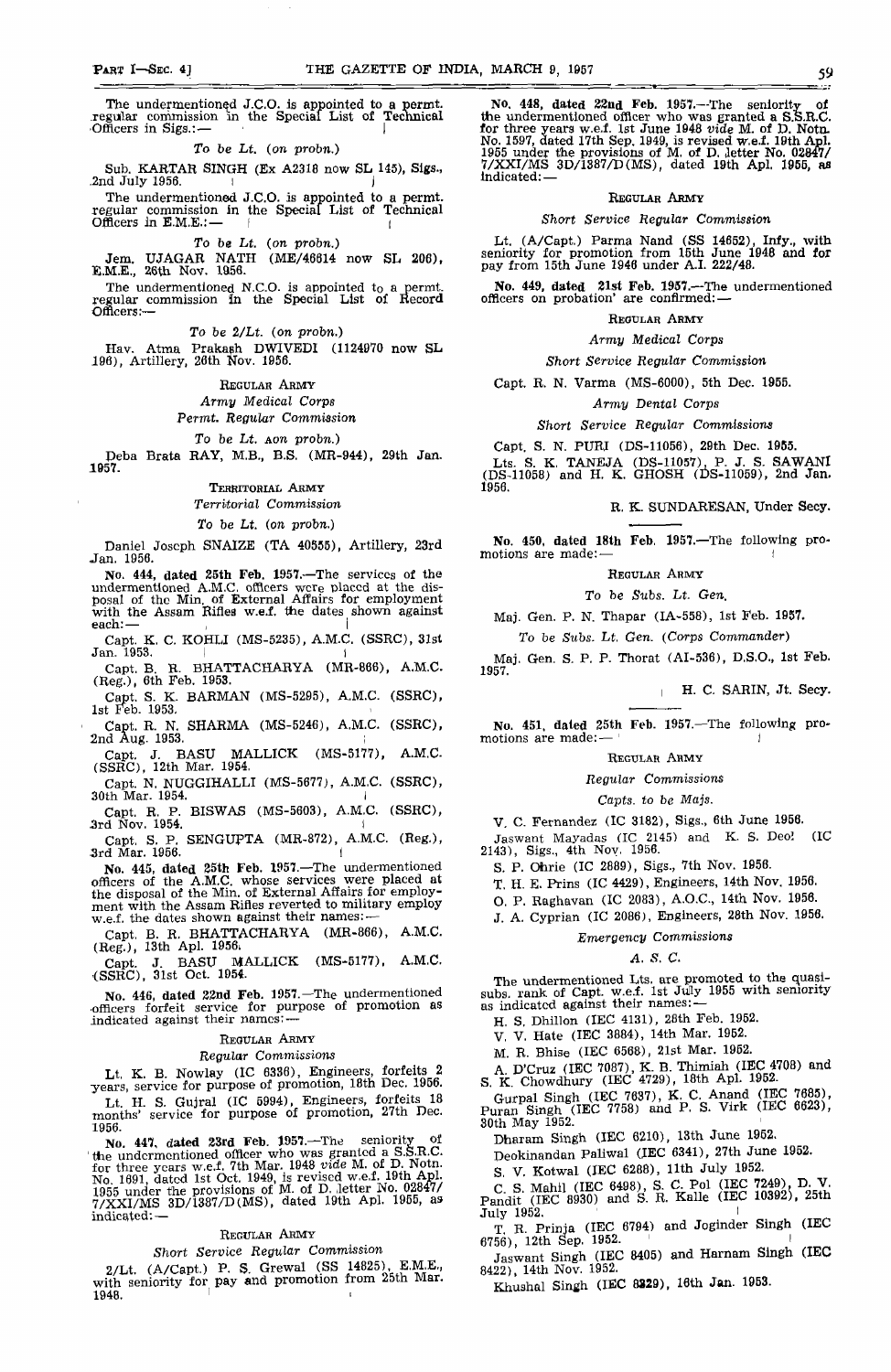K. P. Datta (IEC 9140), 19th Mar. 1953.

Chandrasekher Fanayanathatta (IEC 8018) and S. M. Pananghat (IEC 8021), 26th Mar. 1953.

K. P. Manickam (IEC 10363), 16th Apl. 1953.

Harbansh Singh (IEC 9415) and P. H. White (IEC 9409), 21st May 1953.

# *Short Service Regular Commissions*

### *A. S. C.*

The undermentioned Lts. are promoted to the quasi-subs. rank of Capt. w.e.f. 1st July 1955, with seniority as indicated against their names:  $-$ Gurdhian Singh (SS 345), 15th May 1950.

D. S. Mamik (SS 13829), 24th July 1950.

Krishan Noon (SS 16200), 18th Aug. 1950.

Lakshman Singh (SS 1231), 26th Nov. 1950.

C. B. Bhattacharya (SS 3343), 3rd Jan. 1951.

Judah Abraham (SS 5150), 11th Jan. 1951.

P. P. E. Sampson (SS 1198) and K. I. P. Singh (SS 4262), 28th Jan. 1951.

M. K. Chengapa (SS 7878), 13th Sep. 1951.

- G. V. Dravid (SS 4066) and R. S. Randhawa (SS 4417), 22nd Nov. 1951.
	- Kalyan Dass (SS 3898), 28th Jan. 1952.

T. Sankunny Nair (SS 4463), 28th Feb. 1952.

R. R. Singh (SS 4438), 14th Mar. 1952.

Syed Ishtiaq AH (SS 4724), 18th Apl. 1952.

- C. K. Kutty (SS 11752), 30th May 1952.
- J. S. Paul (SS 6535), 27th June 1952.

S. S, Bedi (SS 8418), 14th Nov. 1952.

### REGULAR ARMY

# *Army Medical* Corps

Permt. *Regular Commission*

# *Capt. to be Maj.*

G. Subramanian (MR-491), 11th Nov. 1956.

# R. K. SUNDARESAN, Under Secy.

No. 453, dated 13th Feb. 1957.—The following promotions are made: —

# REGULAR ARMY

# Corps *of E. M. E.*

# *To* be Subdr. *Majs. {Clerks G. D.)*

39370-JC P/A/Sub. Maj, Ram Lai SHARMA, 39379- JC P/A/Sub. Maj. Datte Ditta and 39383-JC P/A/Sub. Maj. Kapil Dev KANWAR, 1st Jan. 1956.

39364-JC P/A/Sub, Maj. Charan Dass, 6th Feb. 1956.

# To be *Subdrs. (Clerks* G. D.)

59848-JC P/A/Subdr. Harbans Singh DHAM, 65199- JC P/A/Subdr. Chint Ram, 55179-JC P/A/Subdr. Harbans Singh, 55208-JC P/A/Subdr. Janki Dass RATTAN, 55236-JC P/A/Subdr. Hari Dutt CHOUBEY, 44943-JC P/A/Subdr. Gurbachan Singh KANDRA, 47672-JC P/A/Subdr. Rattan Lai GAKHAR and 44945-JC P/A/Subdr. C. Chokalingam, 1st Jan. 1956.

44946-JC P/A/Subdr. A. Ganapathy ACHIAH, 6th<br>Feb. 1956.

# To be Subdrs. (Store Tech.)

51006-JC War./Subs. Subdr. Babulal Pannalal MAHAJAN, 51008-JC P/A/Subdr. Nlrmal Chandra CHANDRA and 51010-JC P/A/Subdr. T. V. JOHN 1st Jan. 1956.

# To be *Jemdr. (Clerks)*

<sup>6999762</sup> Hav. Clk. (GD) Achraj Lal RAJPUT—JC<br>7250 7032299 Hav Clk. (GD) Green Hall  $7250$ ,  $7032299$  Hav. Clk. (GD) Comfort Masih—JC 7291, 7030203 Hav. Clk. (GD) Kokkery Mukundan— JC 7262, 7012045 Hav. Clk. (GD) Ran Singh--JC 7253<br>and 7012063 Hav. Clk. (GD) Sambhaji Bhavoorao<br>DESHPANDE--JC 7254, 15th Sep. 1956.

7012101 Hav. Clk (GD) Kanwar Singh-JC 7255 and **7012057** Hav. Clk. (GD) R. Madhavan PILLAI—JO<br>**7256**, 15th Oct. 1956.

# *To* be *Jemdrs. (Store Tech.)*

7022782 Hav. St. Tech. Sita Ram-JC 7257, 15th Sep.<br>1956.

7025135 Hav. St. Tech. Adltya Krishna GHOSH— JC 7297, 1st Nov. 1956.

# To be Subdr. Majs. *(Artz.)*

25140-JC P/A/Subdr. Maj. Blsram Singh, **20th Apl.**

## *To* be Jemdrs *(Artz.)*

ME/30416 Hav. Art. L/Maker Dhanwant Singh-^JC 7298, 17th Oct. 1956 with ante-date of seniority without effect on pay and allowances from 15th Oct. 1956.

7014909 Hav. Ref. Mech. Daulat Ram—JC 7299, 25th.<br>Oct. 1956 with ante-date of seniority without effect<br>on pay and allowances from 15th Oct. 1956.

ME/109166 Hav. Art. L/Maker Sohan Singh—JC 7300, 17th Oct. 1956 with ante-date of seniority without effect<br>on pay and allowances from 15th Oct. 1956.

ME/119257 Hav. Turner Nazar Singh—JC 7301, 20th Oct. 1956 with ante-date of seniority without effect on pay and allowances from 15th Oct. 1956.

### To be *Jemdrs. (Armourer)*

7020740 Hav. Armr. Sukhdev Raj—JC 7302, 25th Oct. 1956 with ante-dato of seniority without effect on pay and allowances from 15th Oct. 1956.

7015586 Hav. Armr. Kirpal Singh—JC 7303, 2nd Nov. 1956 with ante-date of seniority without effect on pay and allowances from 15th Oct. 1956.

ME/89116 Hav. Armr. Harbhajan Singh—JC 7304, 28th Oct. 1956 with ante-date of seniority without effect on pay and allowances from 15th Oct. 1956.

7015820 Hav. Armr. Gurbachan Singh—JC 7305, 7th Nov. 1956 with ante-date of seniority without effect on pay and allowances from 15th Oct. 1956.

7015B17 Hav. Armr. Pritam Singh GREWAL—JC 7306, 29th Nov. 1956 with ante-date of seniority without effect on pay and allowances from 15th Oct. 1956.

7022027 Hav. Armr. Gian Singh—JC 7307, 17th Nov. 1956 with ante-date of seniority without effect on pay and allowances from 15th Nov. 1956.

7018308 Hav. Armr. Lai Bahadur—JC 7308, 26th Nov. 1956 with ante-date of seniority without effect on pay and allowances from 15th Nov. 1958.

[ S. V. IYER, Under Secy.

No. 453, dated 23rd Feb. 1957.—The undermentioned<br>officers are permitted to relinquish their commis-<br>sions:—

### REGULAR ARMY

*Short Service Regular Commission* Lt. (A/Capt.) P. K. Bhattacharyya (SS 15318), E.M.E., 30th Oct. 1956.

REGULAR ARMY

*Army Medical Corps*

# *Short Service Regular Commissions*

Capt, G. P. Sharma (MS-5610), 11th Dec. 1956.

Capt. M. C. Moses (MS-5310), 28th Dec. 1966.

No. 454, dated 25th Feb. 1957.—The undermentioned officer is permitted to relinquish his commission on<br>grounds of ill-health: —

### REGULAR ARMY

# *Regular Commission*

2/Lt. Harish Chandra (IC 7413), Artillery, 7th Aug. 1956. i

No. 455, dated 22nd Feb. 1957.—The undermentioned officers are permitted to relinquish their commissions and to retire from service: —

# REGULAR ARMY

# *Emergency Commissions*

**III** (IEC 1431), Jat, Ist July 1956.

 $8$ th Nov. 1955.

No. 456, **dated** 25th **Feb.** 1957.—The undermentioned officers are permitted to retire from service:

### REGULAR ARMY

# Regular *Commissions*

Majs. H. S. V. Ranga (IC 2312), Engineers and Harbant Singh (IC 3407), Grenadiers, 1st Jan. 1957,